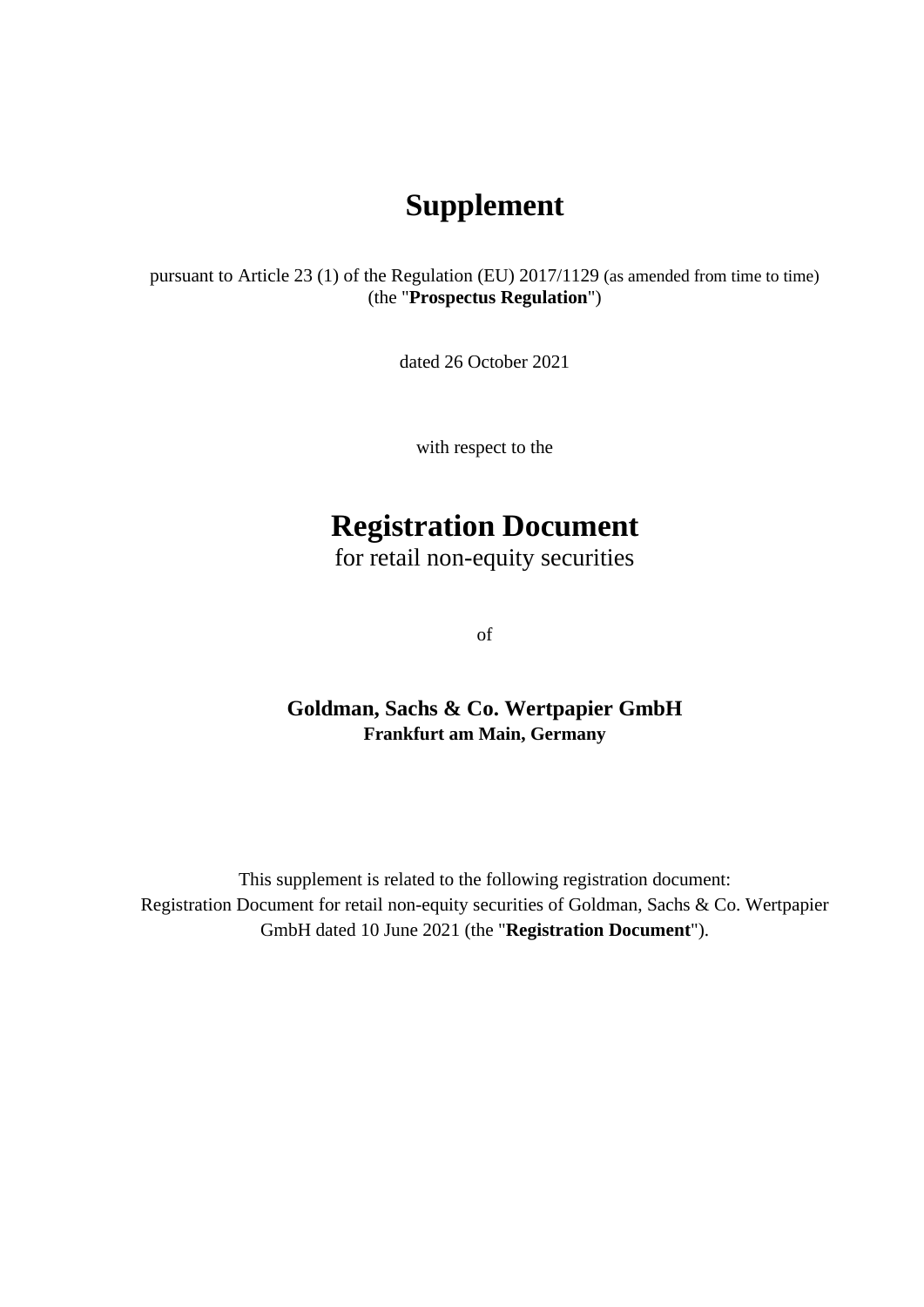The significant new factor resulting in this supplement (the "**Supplement**") is the transfer of securities from Goldman, Sachs & Co. Wertpapier GmbH to Goldman Sachs Bank Europe SE which has started on 22 October 2021 and in connection therewith the prior signing of an agreement to transfer these securities issued by Goldman, Sachs & Co. Wertpapier GmbH to Goldman Sachs Bank Europe SE.

Due to this Supplement the information contained in the Registration Document (as supplemented) shall be supplemented as follows:

*1. In the Registration Document the information in paragraph "6. Significant change in GSW's financial position" in subsection "VII. Financial information concerning GSW's assets and liabilities, financial position and profit and losses" of section "C. Information about Goldman, Sachs & Co. Wertpapier GmbH" on page 12 shall be replaced as follows:* 

"Since the end of the last financial period for which interim financial information has been published (30 June 2021), there will be a change of the financial position of Goldman, Sachs & Co. Wertpapier GmbH ("**GSW**") as GSW, Goldman Sachs Bank Europe SE ("**GSBE**") and Goldman Sachs International ("**GSI**") have entered into an agreement to transfer securities issued by GSW to GSBE (for details see section "XI. Material Contracts"). The transfer is intended to start in October 2021. The transfer once effected will have a significant effect on the composition and size of the balance sheet of GSW."

*2. In the Registration Document after subsection "X. Information Incorporated by reference" of section "C. Information about Goldman, Sachs & Co. Wertpapier GmbH" on pages 14 et seq. the following subsection shall be added:* 

## "**XI. MATERIAL CONTRACTS**

On 1 October 2021, GSW, GSBE and GSI have entered into an agreement to transfer securities issued by GSW which are offered either in The Netherlands, Belgium and/or France or in Germany and Austria (the "**Transferred Securities**") to GSBE. The transfer is based on the issuer substitution clause set forth in the terms and conditions in the related securities prospectuses for the respective Transferred Securities.

GSW, GSBE and GSI will publish notice(s) with respect to the transfer(s) of the securities (the "**Transfer Notice(s)**"). The transfer(s) will become effective on the date(s) the Transfer Notice(s) is/are published (each the "**Effective Date**") and is/are intended to start in October 2021. The Transfer Notice(s) will contain a list of the Transferred Securities.

As of the Effective Date, GSBE substitutes GSW as the new issuer and assumes all obligations of GSW under or in connection with the Transferred Securities.

At the same time GSW gives an unconditional and irrevocable guarantee for all obligations of GSBE as new issuer of the Transferred Securities."